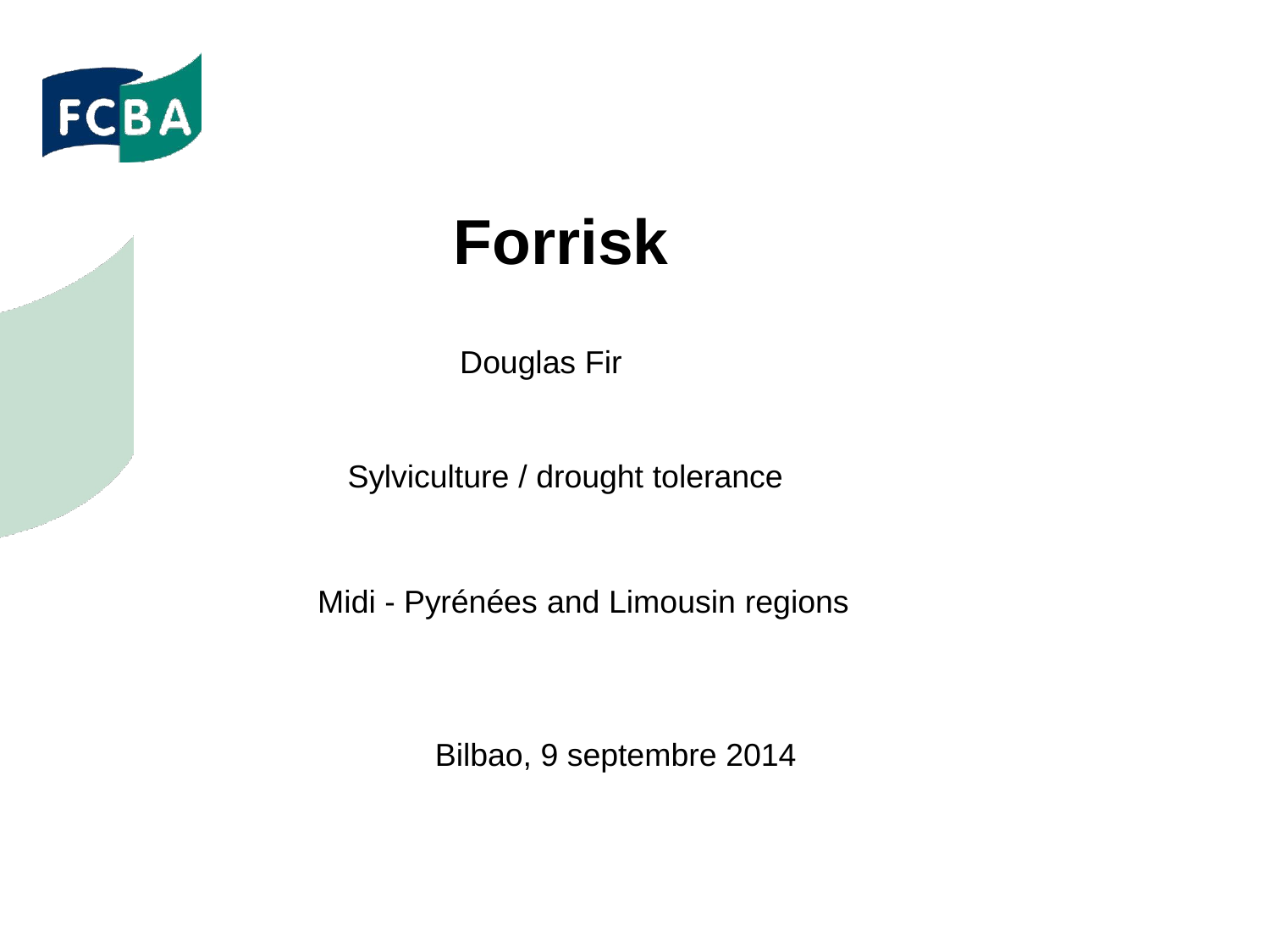

## **Sylviculture / Douglas fir drought tolerance**

Could sylvicultural practices influence the resistence of Douglas fir to drought?

#### **Material proposed :**

Two sylvicultural trials

#### **Method**

Growth measurements, wood sampling for X ray analysis

Soil (profile description, water reserve for the different horizons)

Meteorogical data analysis

 *Trials included in the Douglas fir GIS cooperative network (INRA, ONF, IDF, IRSTEA, FCBA)*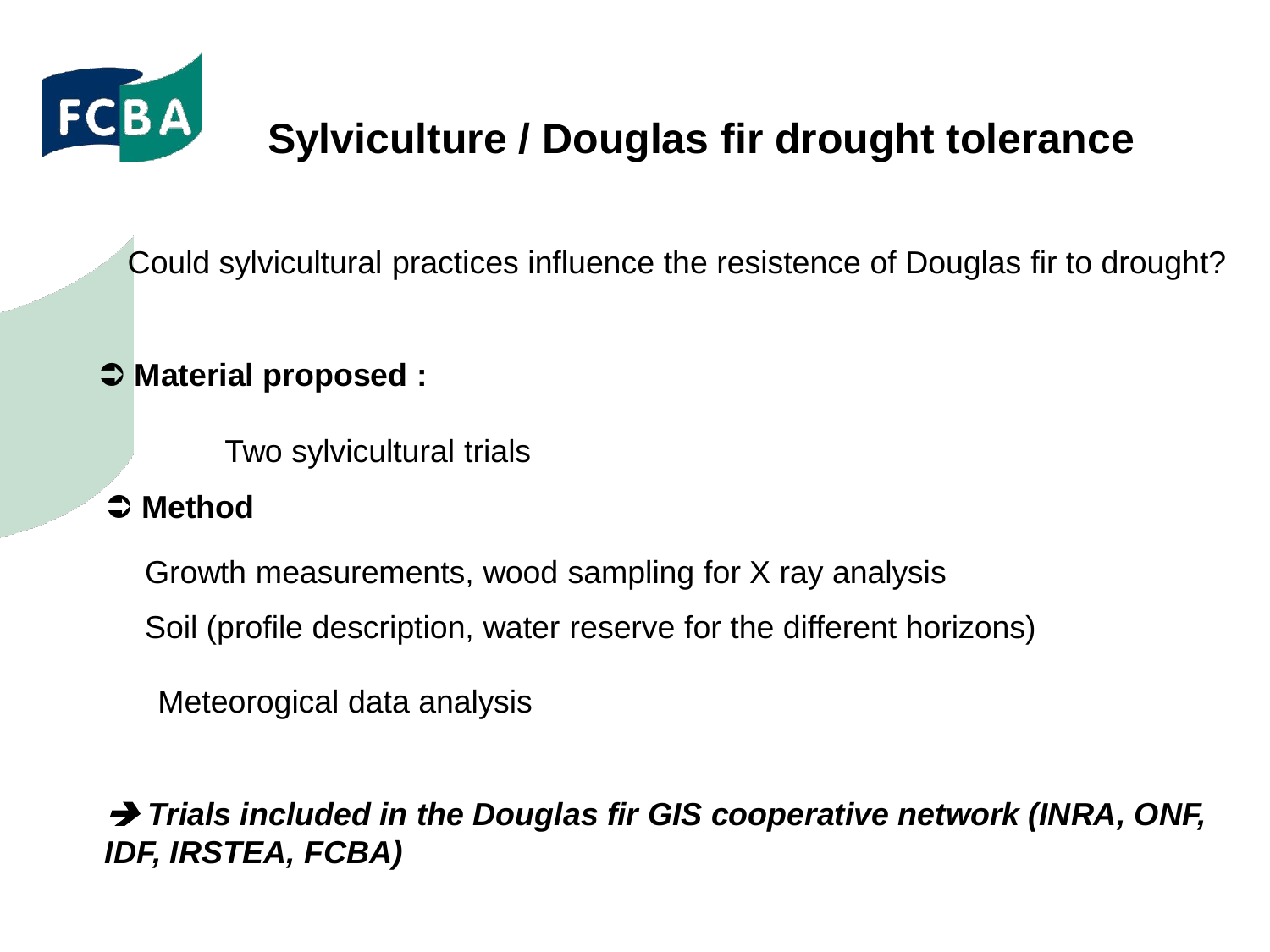

#### **Trials with different densities at planting and different sylvicultural scenarios**



thinnings in accordance with dominant height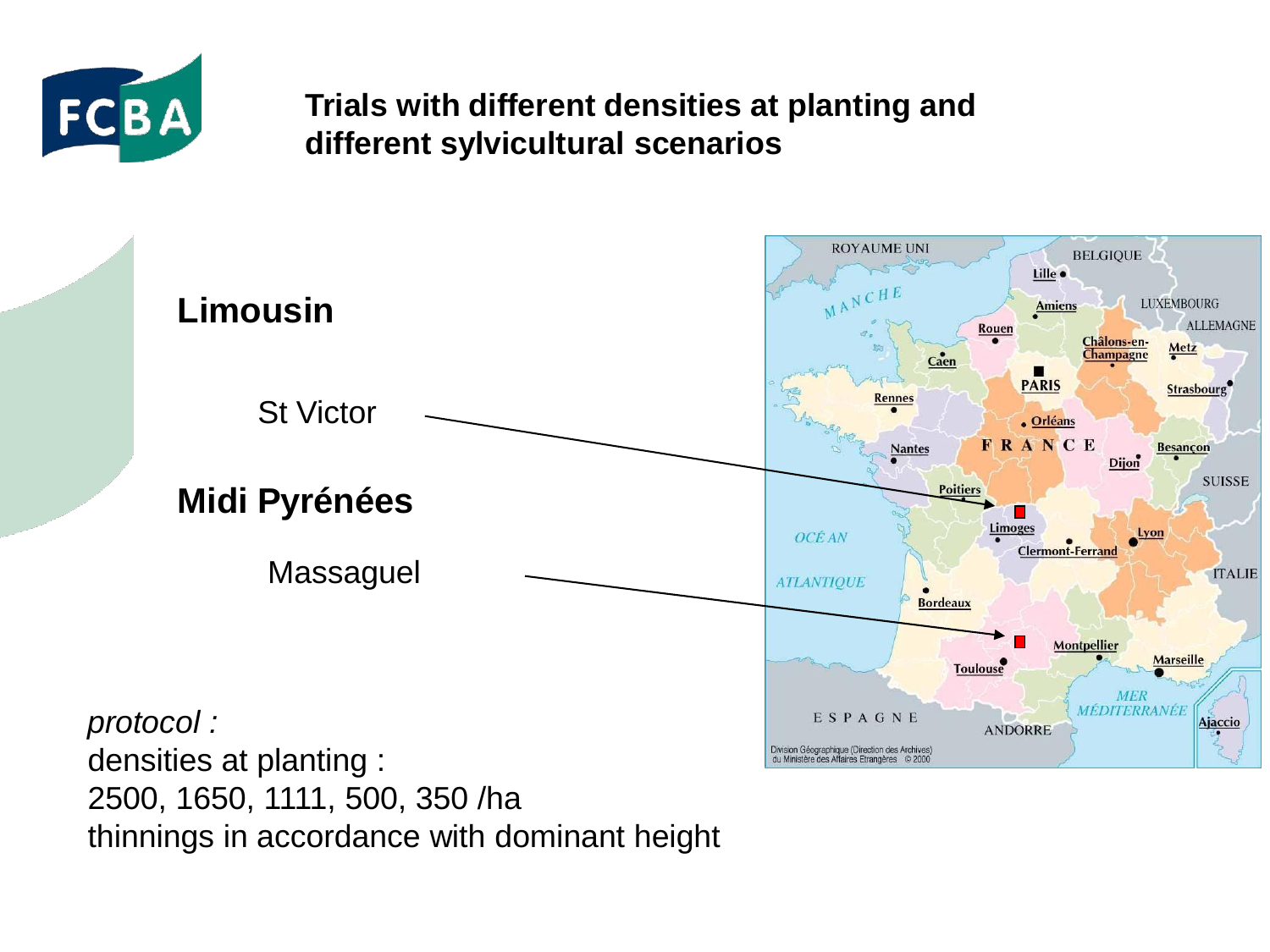

| <b>No</b><br>scénario            | $\mathbf 1$       | $\overline{2}$ | $\mathbf{3}$ | $\overline{\mathbf{4}}$ | 5               | $6\phantom{1}$  |
|----------------------------------|-------------------|----------------|--------------|-------------------------|-----------------|-----------------|
| N/ha<br>At planting<br>(04/1995) | 2506<br>(3x1.33m) | 1667<br>3x2m   | 1111<br>3x3m | 1111<br>3x3m            | 501<br>6x3.33 m | 351<br>6x4.75 m |
| (Ho) 6 m                         |                   |                |              | 750<br>2004             | 250<br>2004     |                 |
| 13 <sub>m</sub>                  |                   |                | 500<br>2010  |                         |                 |                 |
| 18 <sub>m</sub>                  |                   | 1100           | 250          | 500                     | 180             |                 |
| 23 <sub>m</sub>                  |                   | 750            | 180          |                         |                 |                 |
| 27 <sub>m</sub>                  |                   | 500            |              |                         |                 |                 |
| 31 m                             |                   | 350            |              |                         |                 |                 |
| 35 m                             |                   | 250            |              |                         |                 |                 |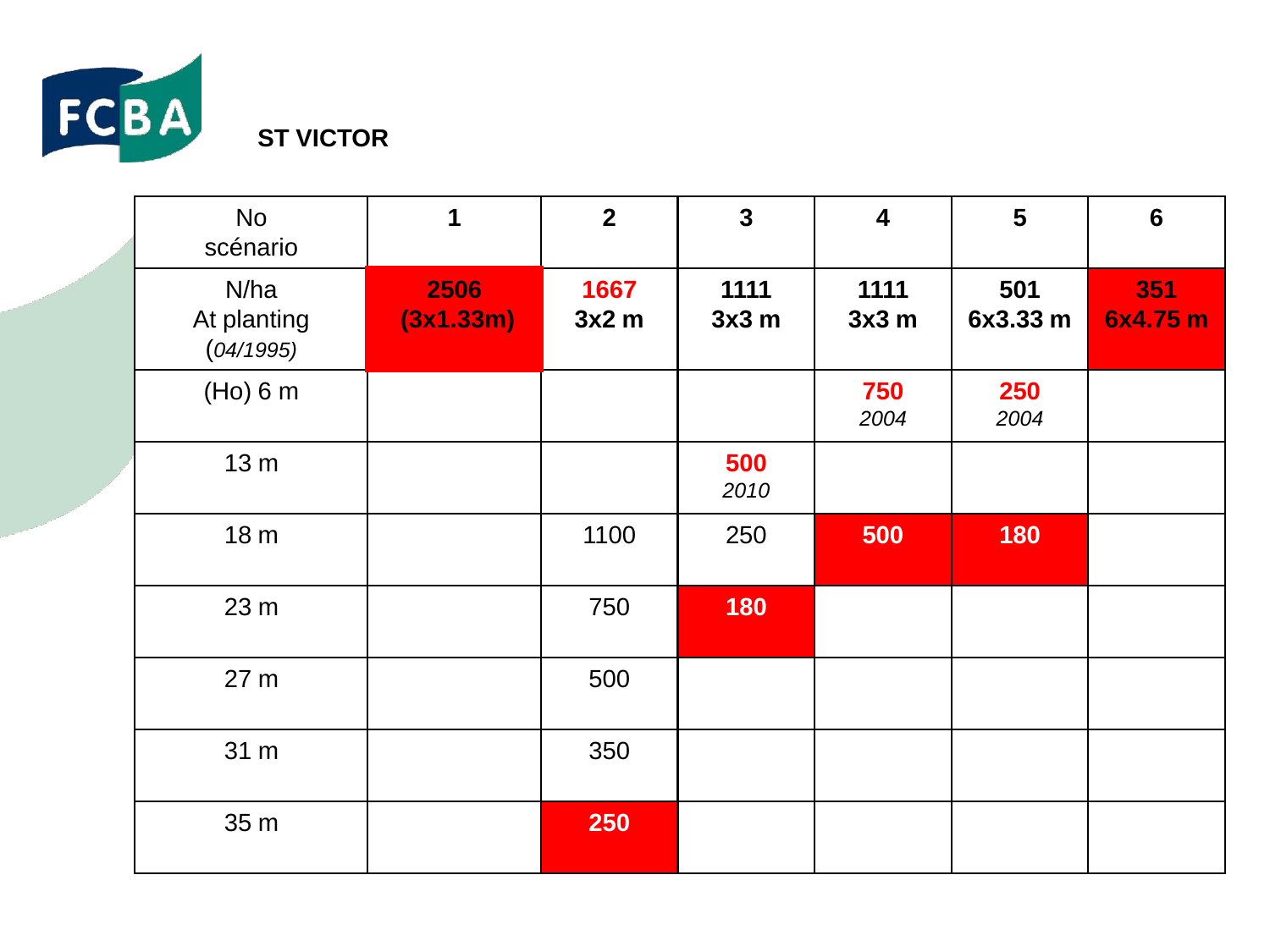

**St Victor** 

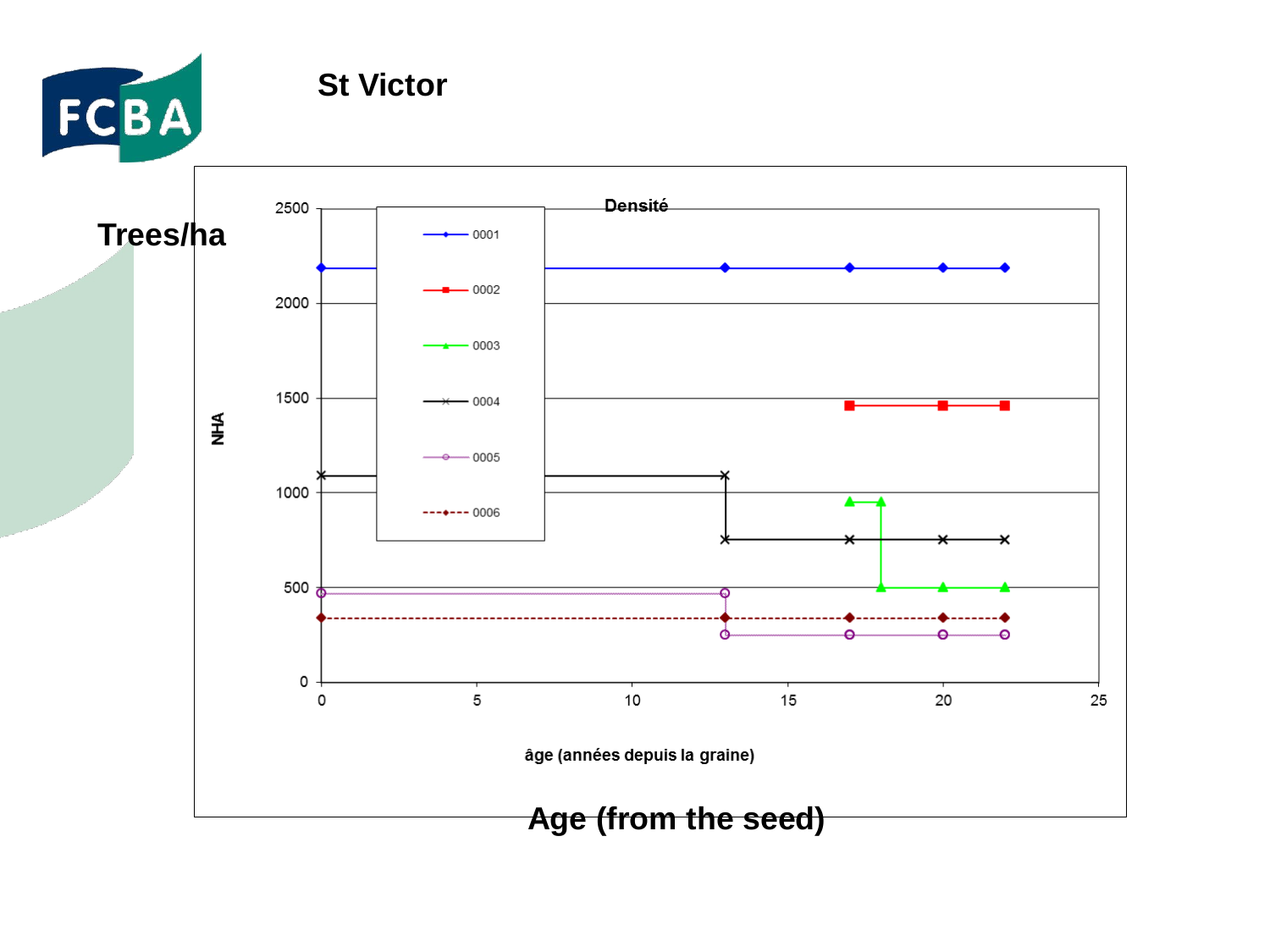

#### **St Victor**



**Age (from the seed)**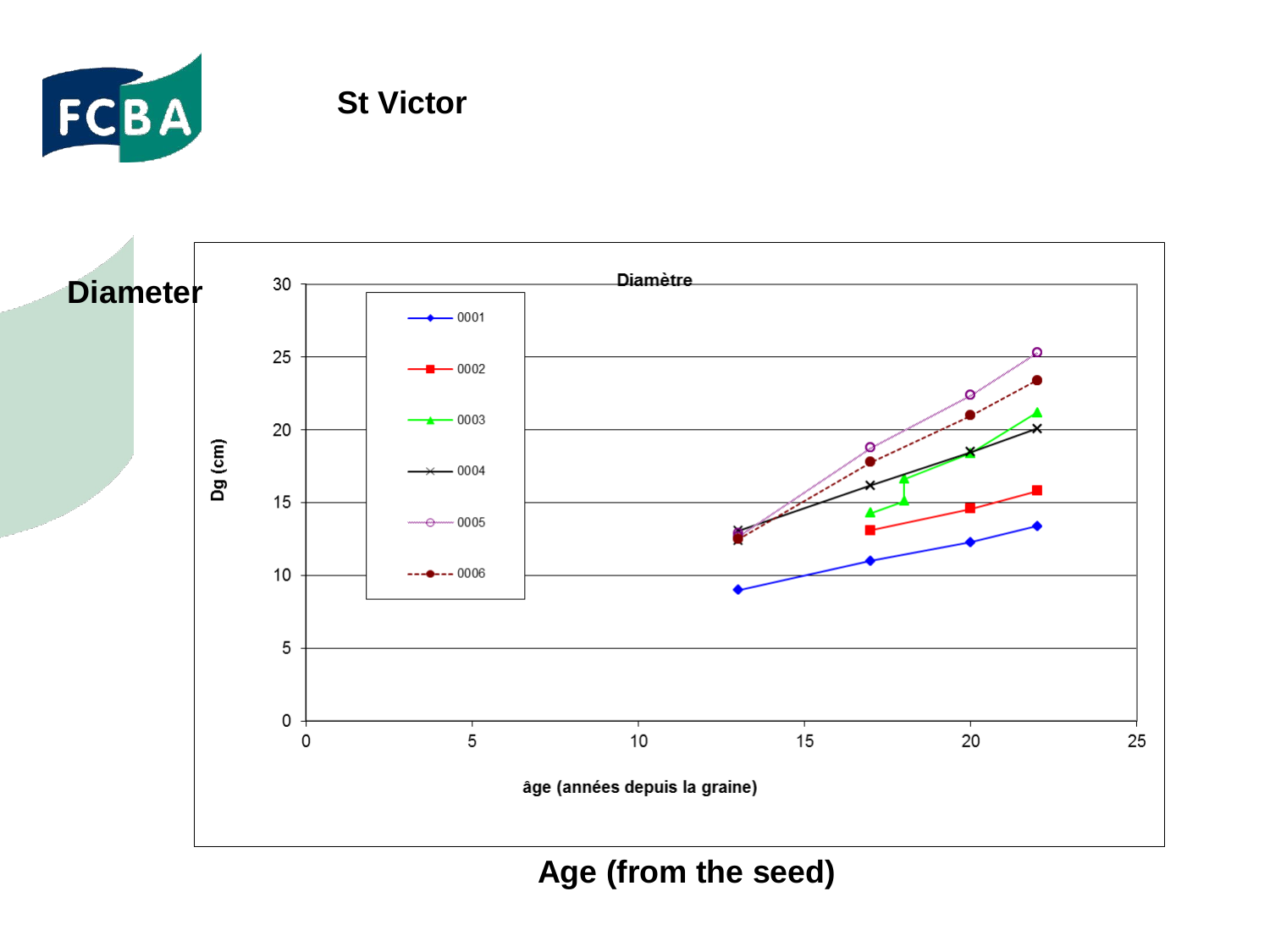

### **Massaguel**

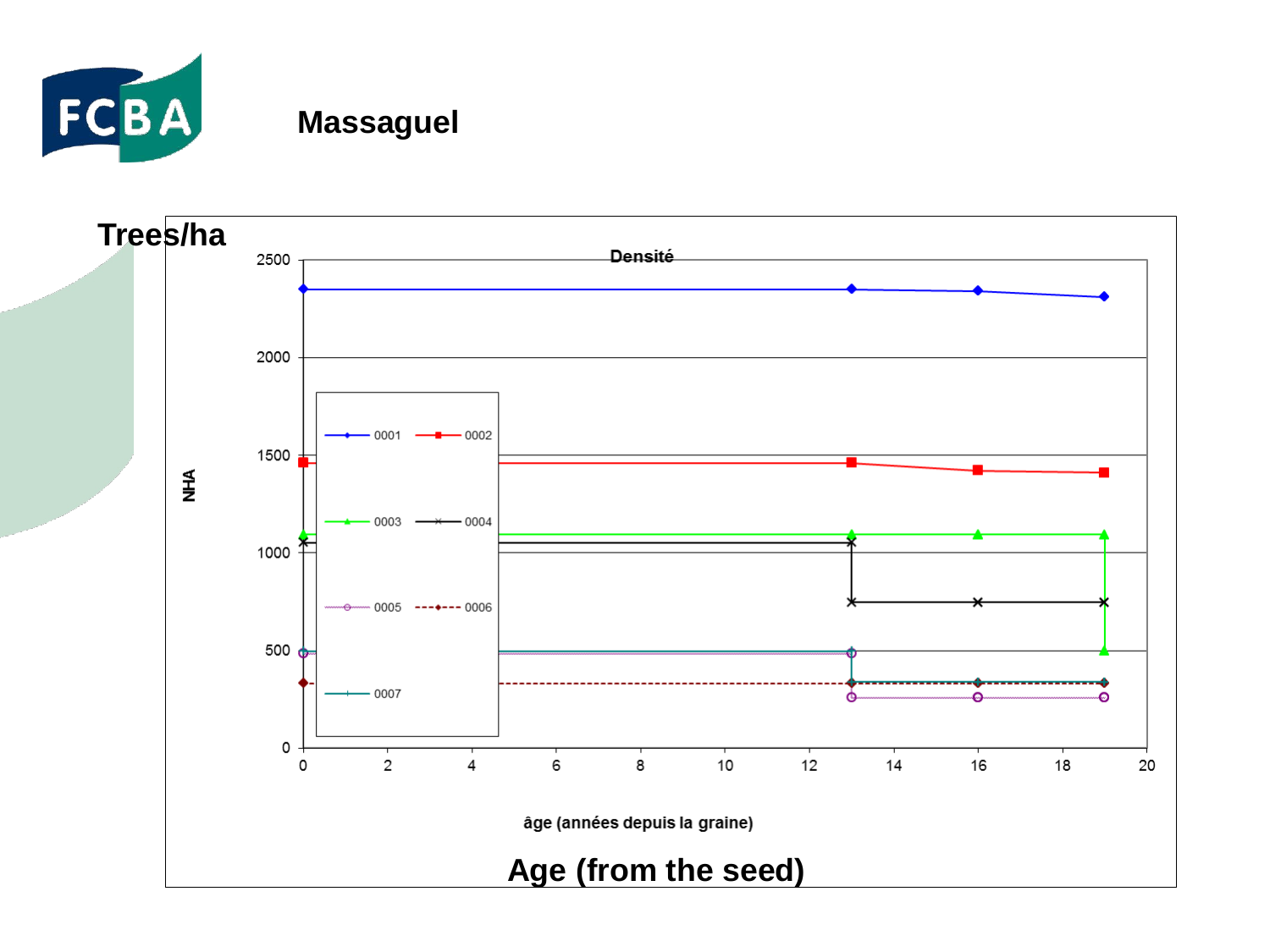

#### **Massaguel**

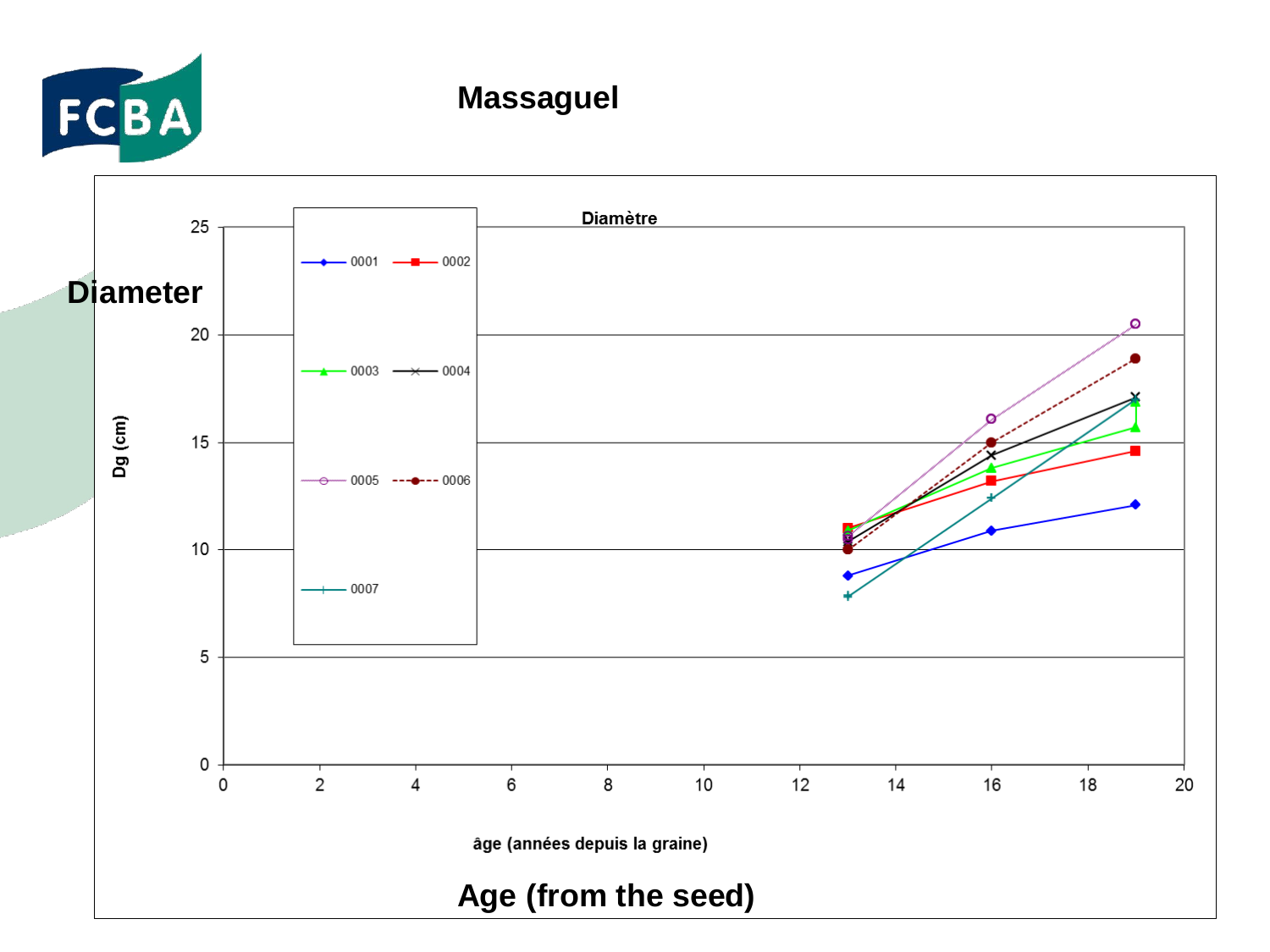

**ID (mm)**



**Year/Age**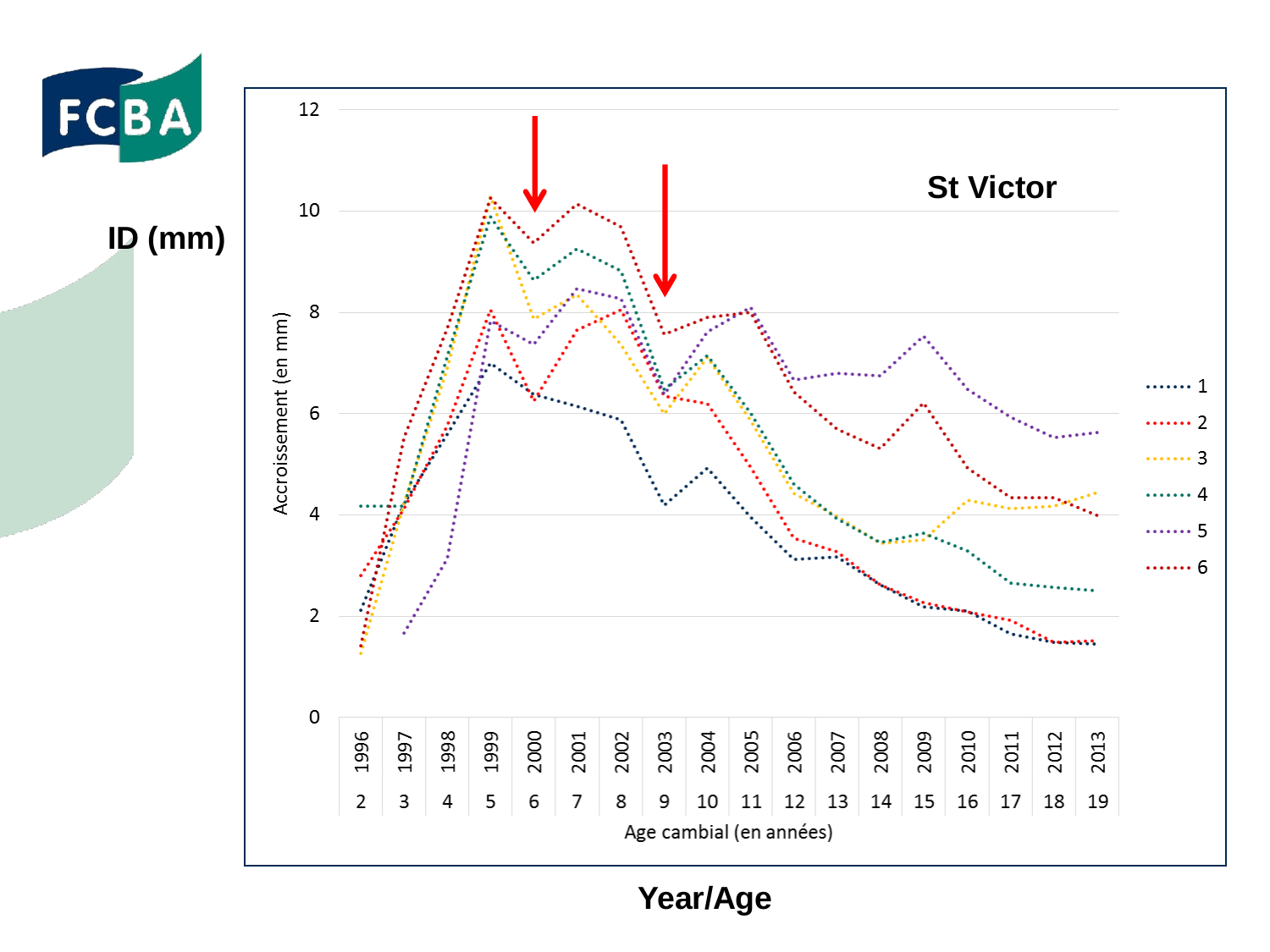

**ID (mm)**



**Year/Age**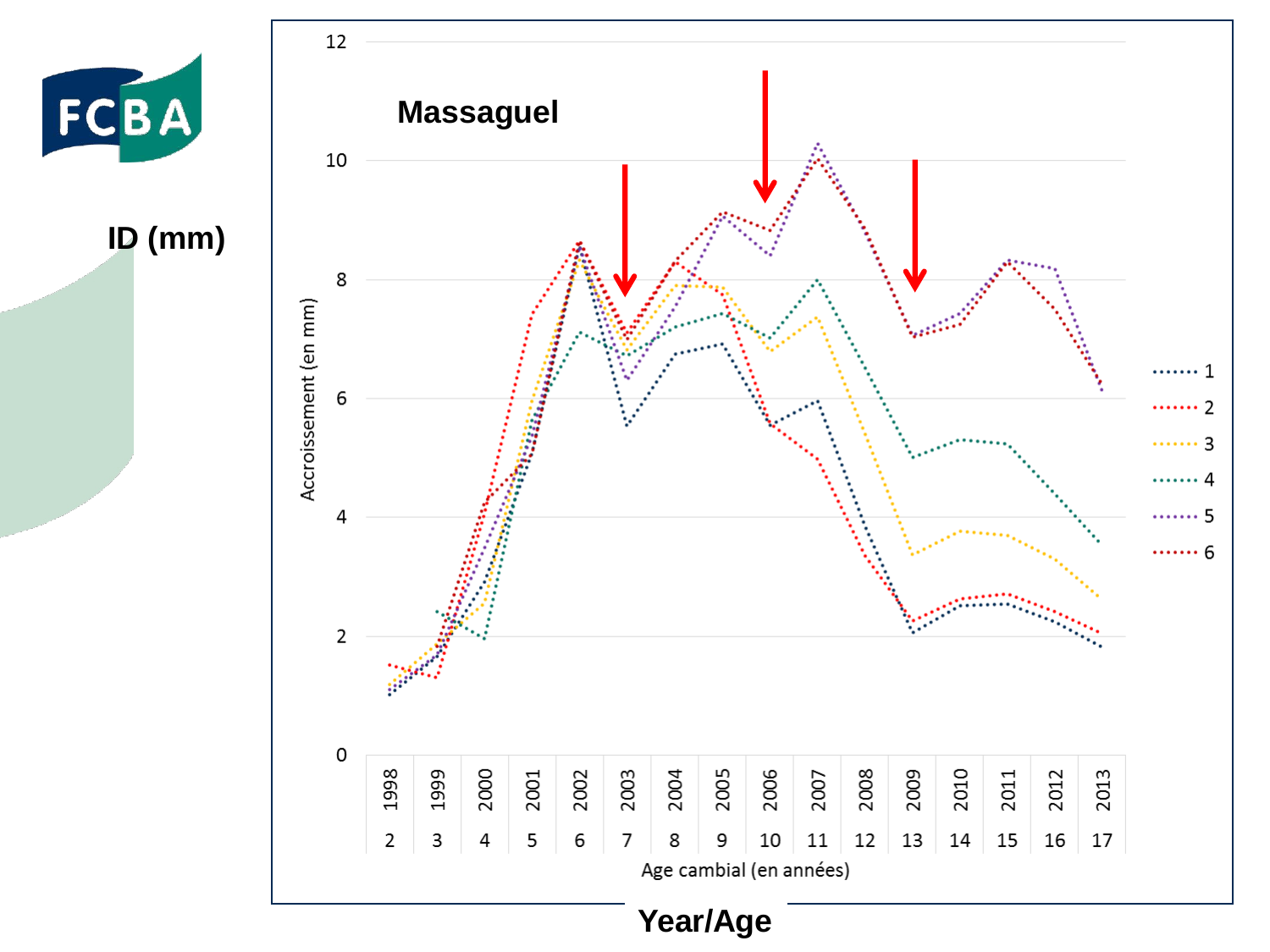